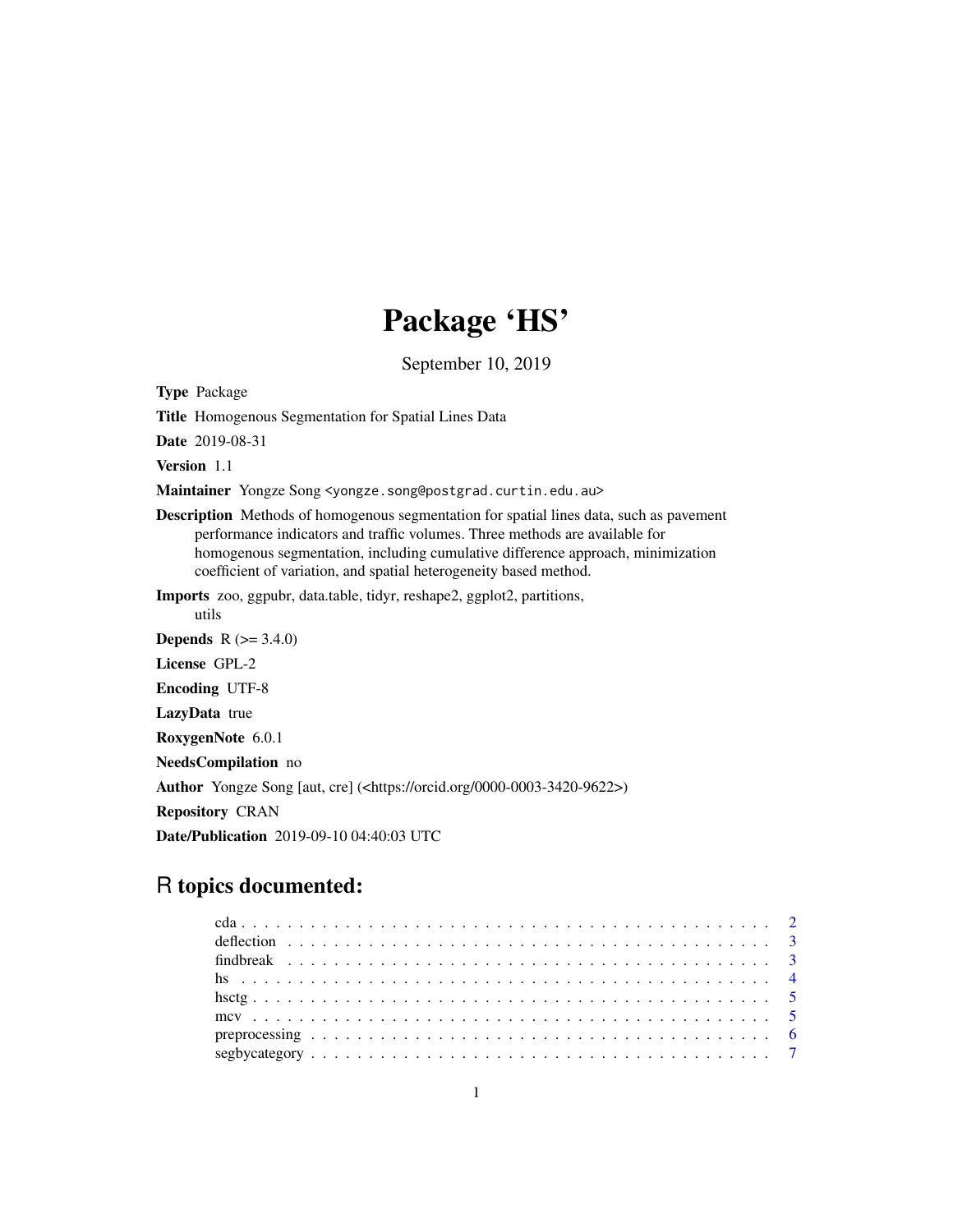<span id="page-1-0"></span>

| Index |  |  |  |  |  |  |  |  |  |  |  |  |  |  |  |  |  |  |  |  |
|-------|--|--|--|--|--|--|--|--|--|--|--|--|--|--|--|--|--|--|--|--|
|       |  |  |  |  |  |  |  |  |  |  |  |  |  |  |  |  |  |  |  |  |
|       |  |  |  |  |  |  |  |  |  |  |  |  |  |  |  |  |  |  |  |  |
|       |  |  |  |  |  |  |  |  |  |  |  |  |  |  |  |  |  |  |  |  |
|       |  |  |  |  |  |  |  |  |  |  |  |  |  |  |  |  |  |  |  |  |
|       |  |  |  |  |  |  |  |  |  |  |  |  |  |  |  |  |  |  |  |  |
|       |  |  |  |  |  |  |  |  |  |  |  |  |  |  |  |  |  |  |  |  |
|       |  |  |  |  |  |  |  |  |  |  |  |  |  |  |  |  |  |  |  |  |
|       |  |  |  |  |  |  |  |  |  |  |  |  |  |  |  |  |  |  |  |  |

cda *Cummulative difference approach (CDA) for homogeneous segmentation of spatial lines data.*

# Description

Function for homogeneous segmentation of spatial lines data using a cummulative difference approach (CDA).

#### Usage

```
cda(var = "deflection", length = "length", data, range = NULL)
```
# Arguments

| var    | A character or a character vector of variable names, such as a road pavement<br>performance indicator. |
|--------|--------------------------------------------------------------------------------------------------------|
| length | A character of road length name in data.                                                               |
| data   | A data frame of a dataset.                                                                             |
| range  | A vector of length threshold.                                                                          |

```
testdata \leq tsdwa[1:100,]
testdata$Length <- testdata$SLK.end - testdata$SLK.start
testdata <- cda(var = "Deflection", length = "Length", testdata)
```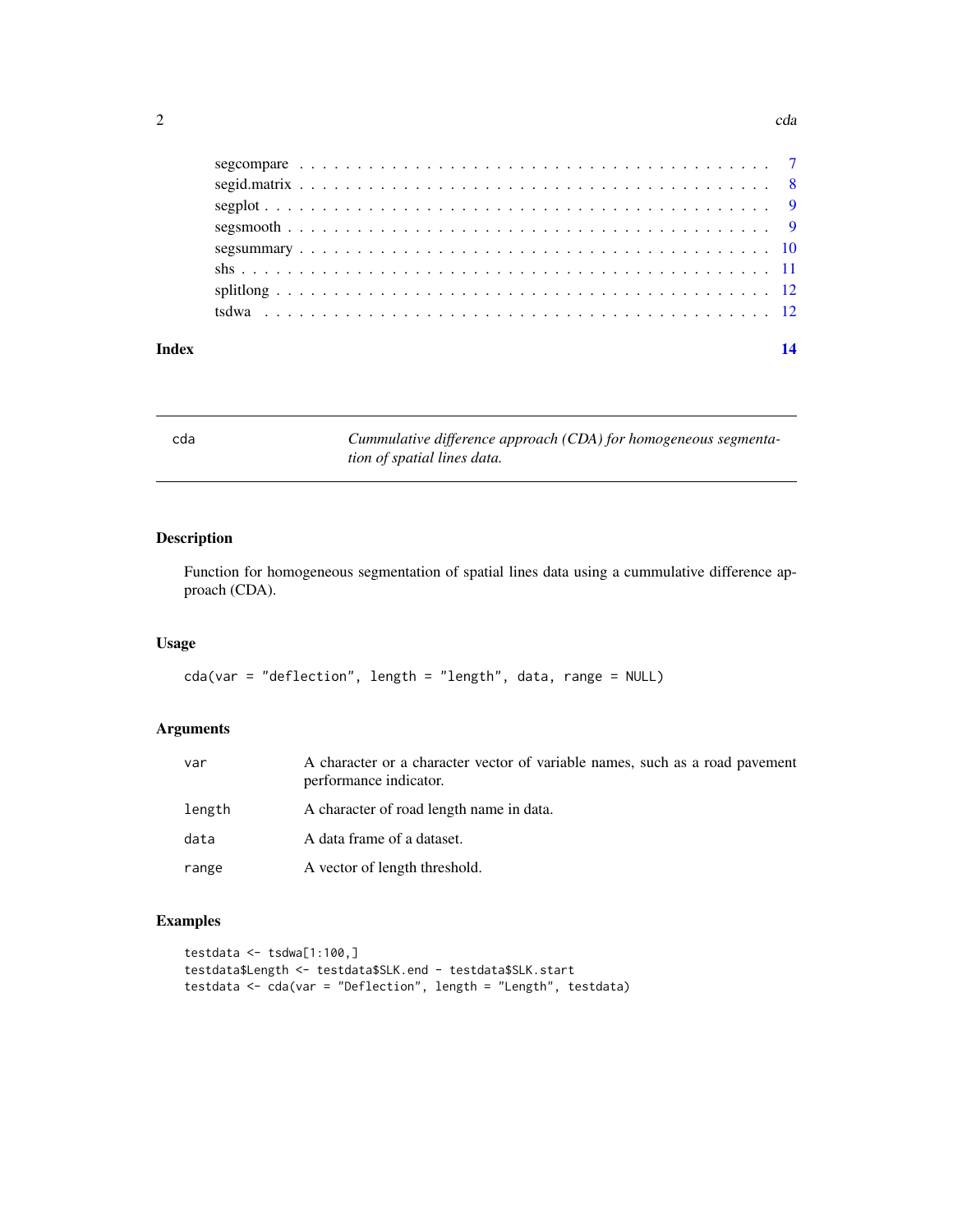<span id="page-2-0"></span>

The "deflection" dataset is a sample of the road deflection data monitored and collected by Main Roads Western Australia.

### Usage

deflection

## Format

deflection: A data frame with 1000 rows and 4 variables.

- id. Number of observation.
- SLK.start. Spatial start location of data. SLK is short for the straight line kilometer.
- SLK.end. Spatial end location of data.
- Deflection. The monitored road deflection value.

#### Author(s)

Yongze Song <yongze.song@postgrad.curtin.edu.au>

|  | findbreal |
|--|-----------|
|  |           |

findbreak *Find spaital breaking locations and add a column of breaks.*

#### Description

Find spaital breaking locations and add a column of breaks.

#### Usage

findbreak(start = "SLK.start", end = "SLK.end", data, dist.allow =  $0.05$ , line.no = NULL)

#### Arguments

| start      | A character of start location name of a spatial line.         |
|------------|---------------------------------------------------------------|
| end        | A character of end location name of a spatial line.           |
| data       | A data frame of a dataset.                                    |
| dist.allow | A number of the maximum allowed breaks within a line segment. |
| line.no    | A character of spatial line name.                             |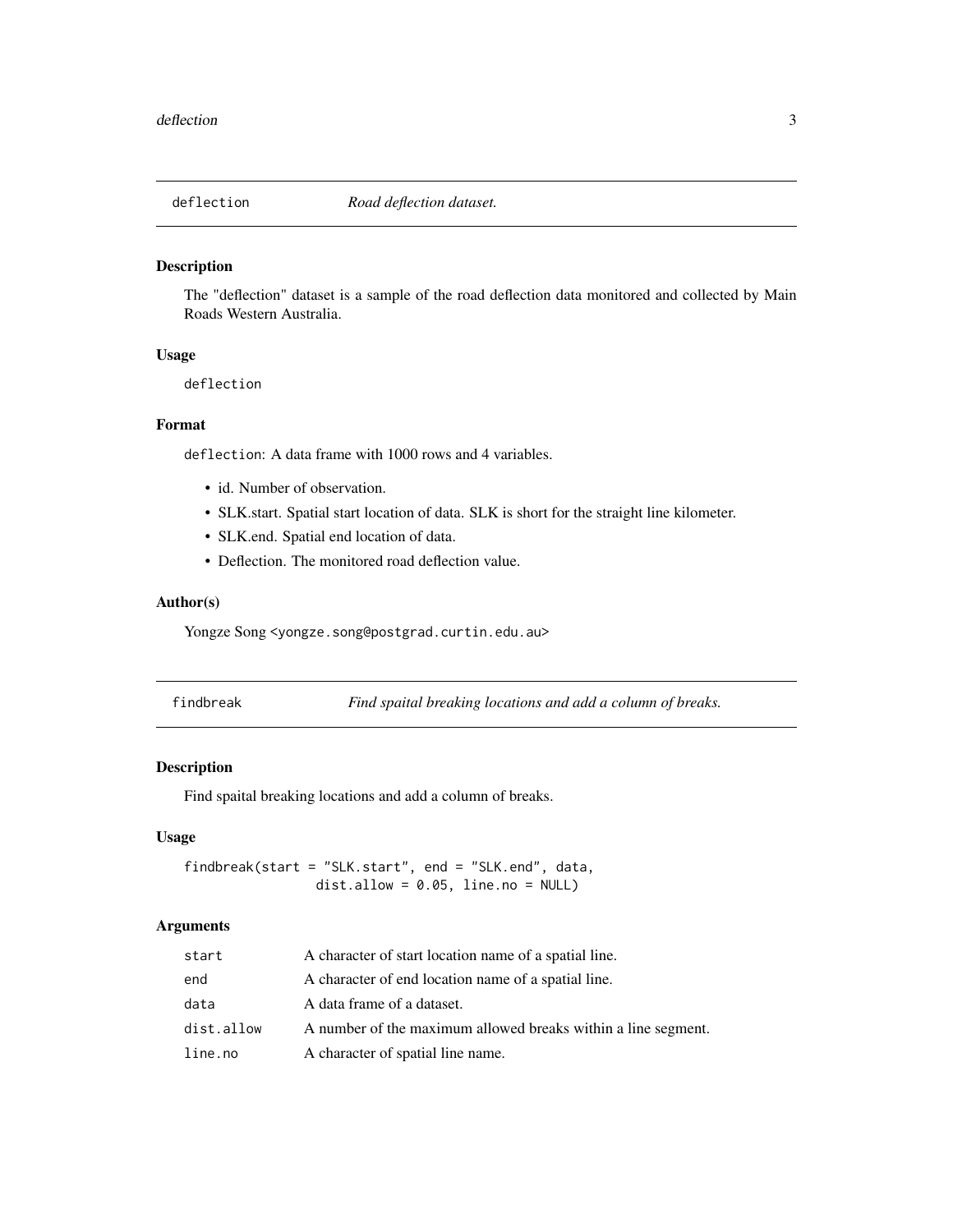### <span id="page-3-0"></span>Examples

```
testdata \leq tsdwa[1:100,]
testdata <- findbreak(start = "SLK.start", end = "SLK.end",
                      data = testdata, dist.allow = 0.05)
```
hs *Homogeneous segmentation function with continuous variables.*

# Description

Homogeneous segmentation function with continuous variables.

# Usage

hs(start = "SLK.start", end = "SLK.end", var = "deflection", data, method = "shs", range =  $NULL$ )

# Arguments

| start  | A character of start location name of a spatial line.                                                  |
|--------|--------------------------------------------------------------------------------------------------------|
| end    | A character of end location name of a spatial line.                                                    |
| var    | A character or a character vector of variable names, such as a road pavement<br>performance indicator. |
| data   | A data frame of a dataset.                                                                             |
| method | A character of homogeneous segmentation method. Available methods include<br>"shs", "cda" and "mcv".   |
| range  | A vector of segment length threshold.                                                                  |

```
testdata <- tsdwa[1:100,]
hs1 <- hs(start = "SLK.start", end = "SLK.end", var = c("Curvature", "Deflection", "BLI"),
          testdata, method = "shs", range = c(0.1, 0.5))
```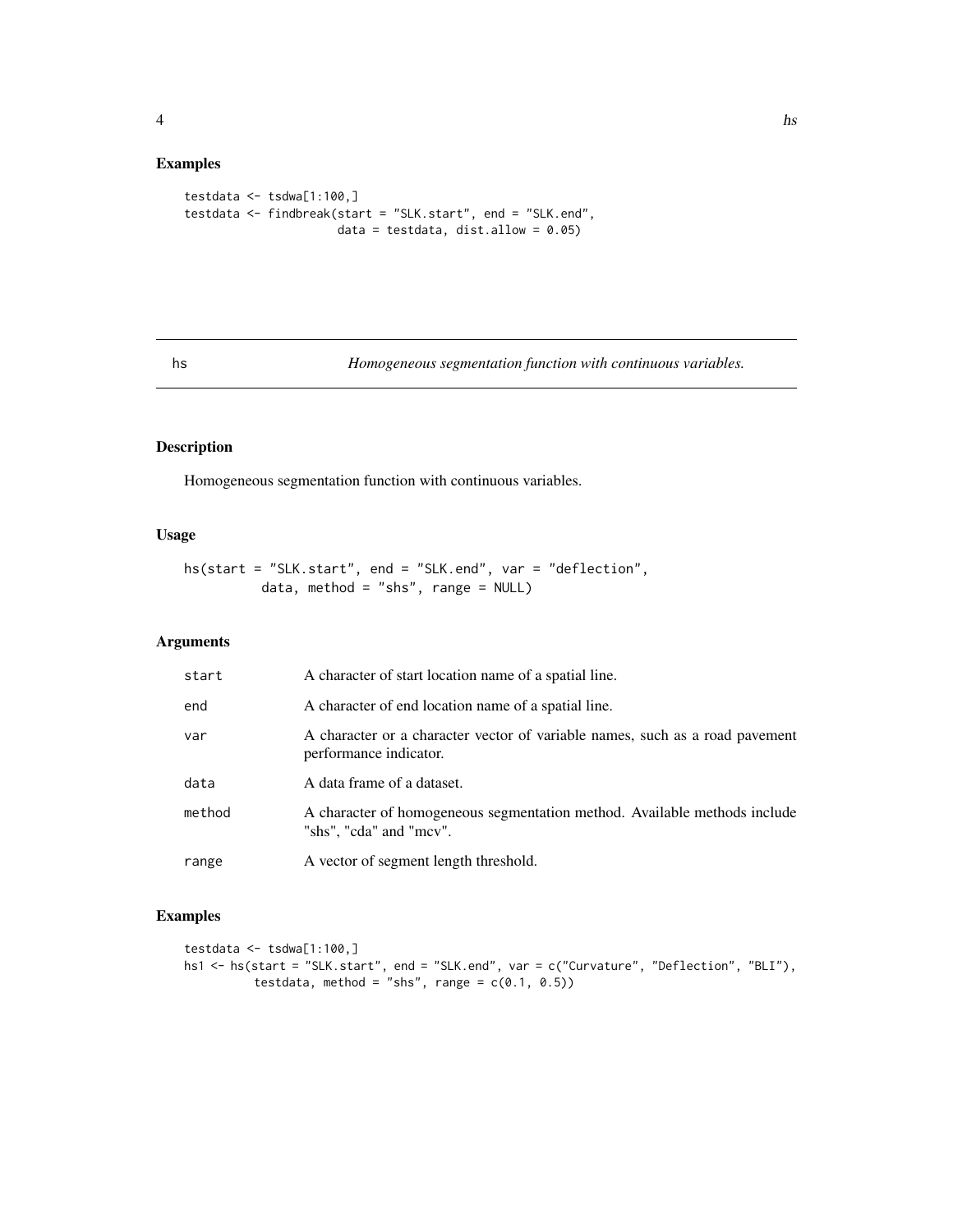<span id="page-4-0"></span>

Homogeneous segmentation function with both categorical and continous variables.

#### Usage

```
hsctg(start = "SLK.start", end = "SLK.end", var = "deflection",
             data, method = "shs", range = NULL, by.ctg = NULL)
```
# Arguments

| start  | A character of start location name of a spatial line.                                                  |
|--------|--------------------------------------------------------------------------------------------------------|
| end    | A character of end location name of a spatial line.                                                    |
| var    | A character or a character vector of variable names, such as a road pavement<br>performance indicator. |
| data   | A data frame of a dataset.                                                                             |
| method | A character of homogeneous segmentation method. Available methods include<br>"shs", "cda" and "mcv".   |
| range  | A vector of segment length threshold.                                                                  |
| by.ctg | A vector of categorical variable names.                                                                |

#### Examples

```
testdata \leq tsdwa[1:300,]
hc1 <- hsctg(start = "SLK.start", end = "SLK.end", var = c("Curvature", "Deflection", "BLI"),
        testdata, method = "shs", range = c(0.1, 0.5), by.ctg = c("Surffype", "PutType"))
```

| mcv | Minimization coefficient of variation (MCV) for homogeneous segmen- |
|-----|---------------------------------------------------------------------|
|     | <i>tation of spatial lines data.</i>                                |

# Description

Minimization coefficient of variation (MCV) for homogeneous segmentation of spatial lines data.

#### Usage

```
mcv(var = "deflection", length = "length", data, range = NULL)
```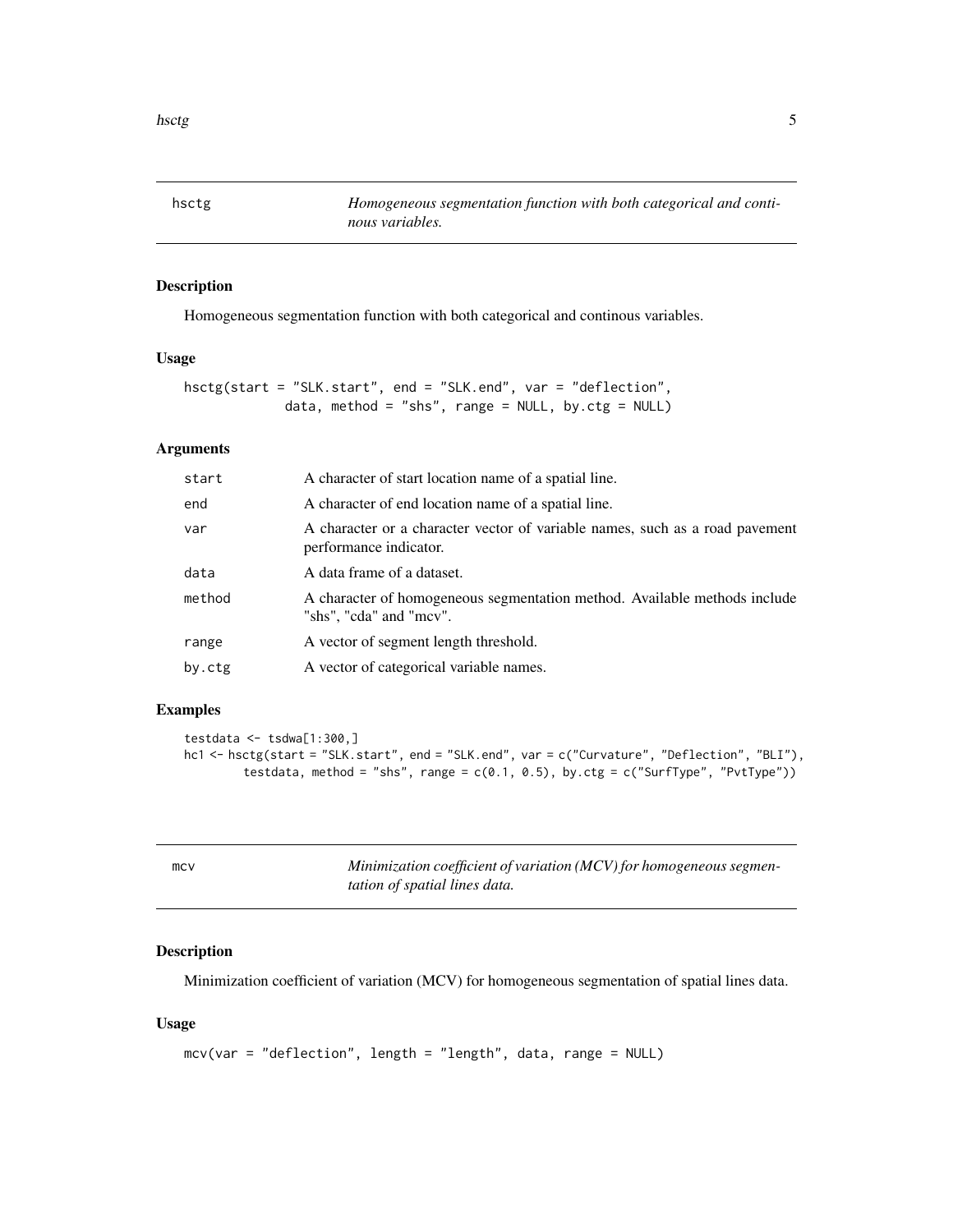### <span id="page-5-0"></span>Arguments

| var    | A character or a character vector of variable names, such as a road pavement<br>performance indicator. |
|--------|--------------------------------------------------------------------------------------------------------|
| length | A character of road length name in data.                                                               |
| data   | A data frame of a dataset.                                                                             |
| range  | A vector of segment length threshold.                                                                  |

# Examples

```
testdata \leq tsdwa[1:100,]
testdata$length <- testdata$SLK.end - testdata$SLK.start
testdata <- mcv(var = "Deflection", length = "length", testdata, range = c(0.1, 0.5))
```
preprocessing *Preprocessing for field monitoring data.*

# Description

The preprocessing includes two steps: removing missing data and ordering data by spatial locations.

#### Usage

```
preprocessing(var = "deflection", location = "SLK", data = data)
```
#### Arguments

| var      | A character of the name of a variable in a dataset, such as a road pavement<br>performance indicator. |
|----------|-------------------------------------------------------------------------------------------------------|
| location | A character of the name of spatial locations in a dataset.                                            |
| data     | A data frame of monitoring data.                                                                      |

```
testdata <- tsdwa[1:100,]
testdata <- preprocessing(var = "Deflection", location = "SLK.start", data = testdata)
```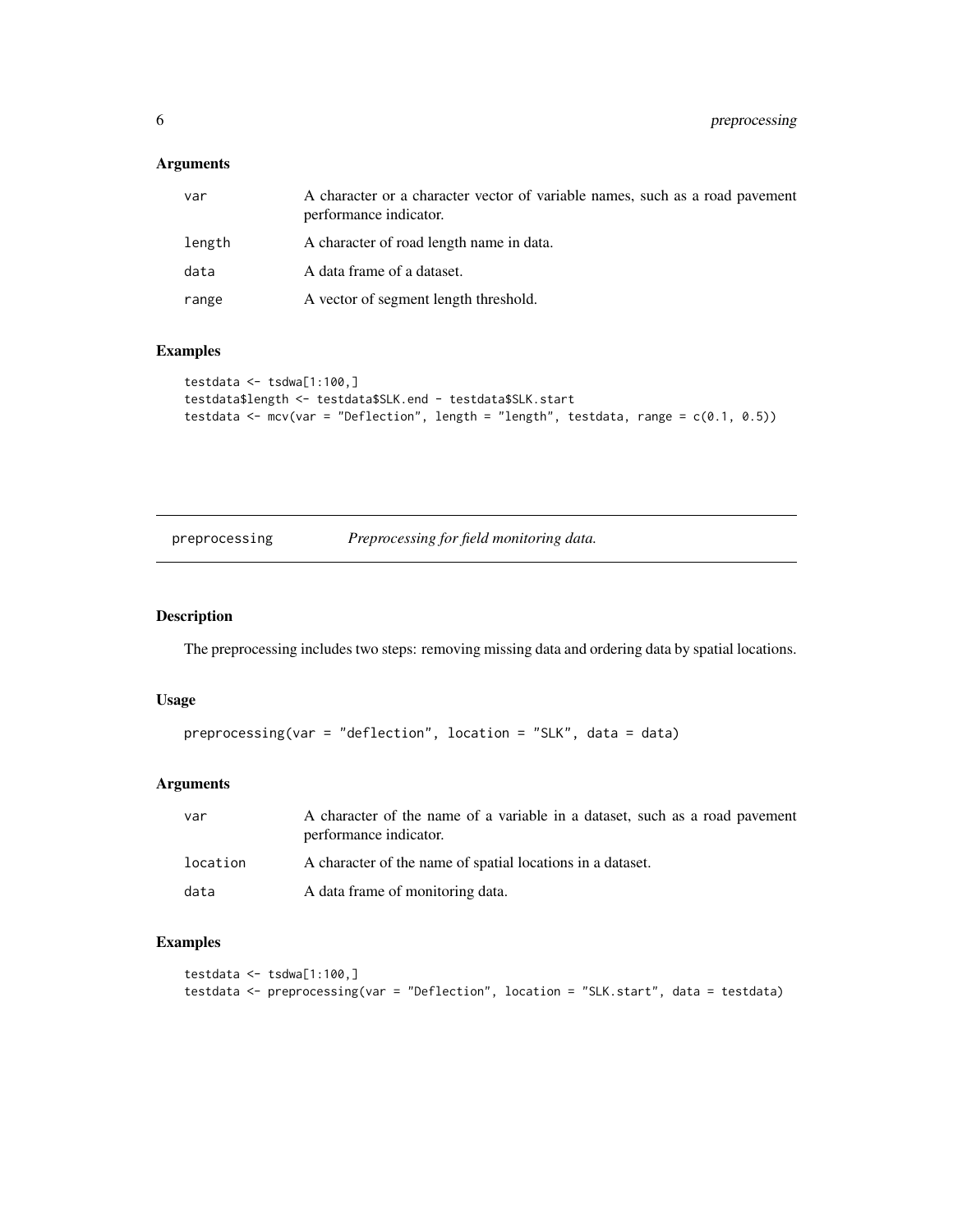<span id="page-6-0"></span>

Segmentation with categorical variables.

#### Usage

segbycategory(data, by = NULL)

#### Arguments

| data | A data frame of a dataset.                             |
|------|--------------------------------------------------------|
| bv   | A character or a vector of categorical variable names. |

# Examples

```
testdata <- tsdwa[1:100,]
testdata <- segbycategory(testdata, by = c("SurfType", "PvtType"))
```

| segcompare | Segments comparison of different homogeneous segmentations meth- |  |
|------------|------------------------------------------------------------------|--|
|            | ods.                                                             |  |

#### Description

Segments comparison of different homogeneous segmentations methods.

# Usage

```
segcompare(start = "SLK.start", end = "SLK.end", var = "deflection",
                  data, segid.matrix, methods = NULL)
## S3 method for class 'segcompare'
print(x, \ldots)## S3 method for class 'segcompare'
plot(x, \ldots)
```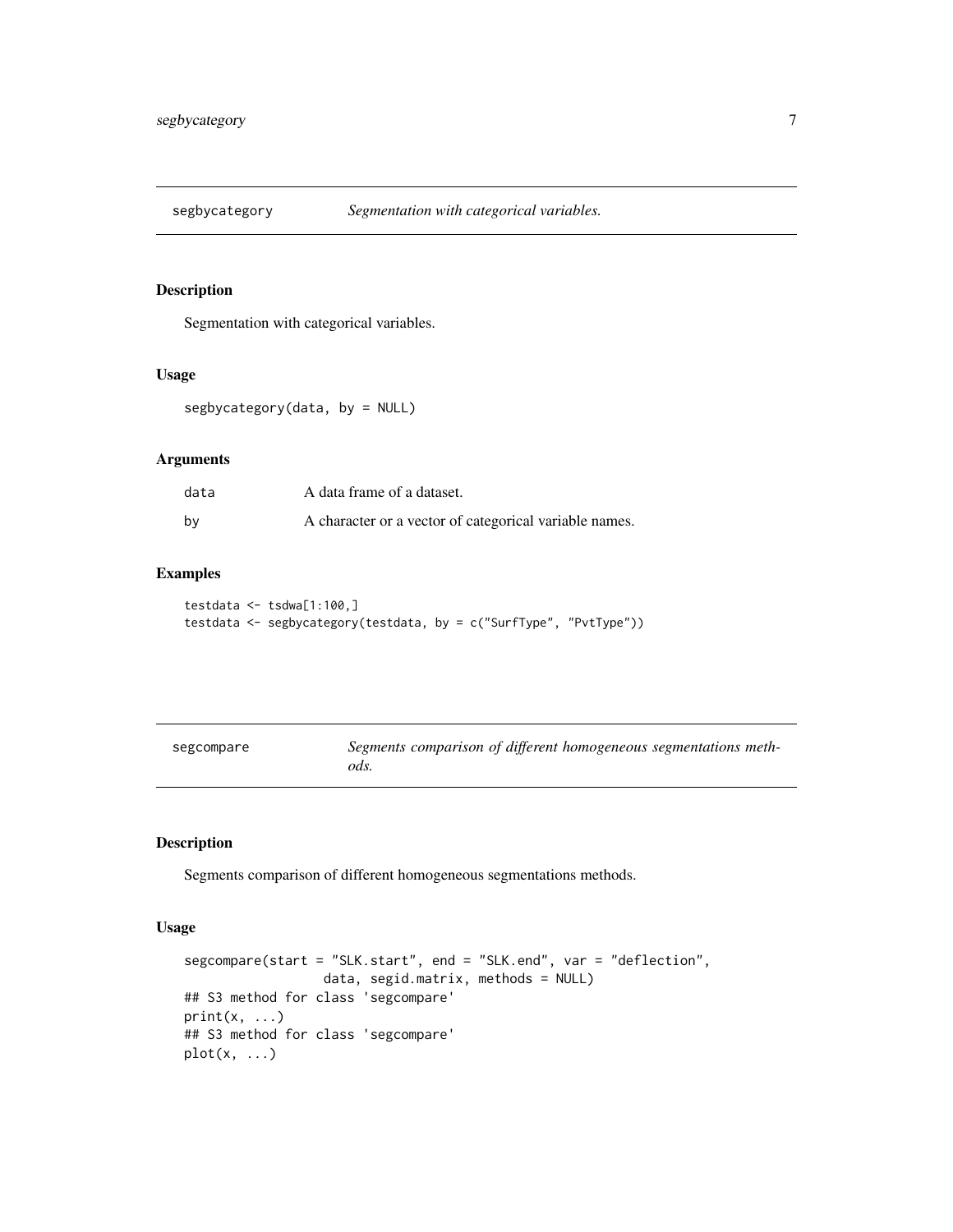#### <span id="page-7-0"></span>Arguments

| start        | A character of start location name of a spatial line.                                                  |
|--------------|--------------------------------------------------------------------------------------------------------|
| end          | A character of end location name of a spatial line.                                                    |
| var          | A character or a character vector of variable names, such as a road pavement<br>performance indicator. |
| data         | A list of segmentation result.                                                                         |
| segid.matrix | A matrix of segmentations.                                                                             |
| methods      | A vector of segmentation method names, default NULL.                                                   |
| x            | A list of segments comparison result.                                                                  |
| $\ddots$     | Ignore                                                                                                 |

# Examples

```
testdata \leq tsdwa[1:300, ]
testdata$length <- testdata$SLK.end - testdata$SLK.start
variable <- c("Curvature", "Deflection", "BLI")
seg1 <- hs(start = "SLK.start", end = "SLK.end", var = variable,
           testdata, method = "shs", range = c(0.1, 0.5)) # 0.3 s
seg2 <- hs(start = "SLK.start", end = "SLK.end", var = variable,
           testdata, method = "cda", range = c(0.1, 0.5)) # 0.7 s
seg3 <- hs(start = "SLK.start", end = "SLK.end", var = variable,
           testdata, method = "mcv", range = c(0.1, 0.5)) # 0.6 s
segid.matrix <- cbind(seg1$seg.id, seg2$seg.id, seg3$seg.id)
data(segid.matrix)
cp <- segcompare(start = "SLK.start", end = "SLK.end", var = variable,
                 testdata, segid.matrix, methods = c("SHS", "CDA", "MCV")) # 4.8 scp
plot(cp)
```
segid.matrix *A matrix of segmentations with different methods for data "tsdwa".*

#### Description

Segmentation results of CDA, MCV and SHS methods for data "tsdwa".

#### Usage

segid.matrix

#### Format

segid.matrix: A matrix with 300 rows and 3 columes, representing segmentations of three methods, CDA, MCV and SHS.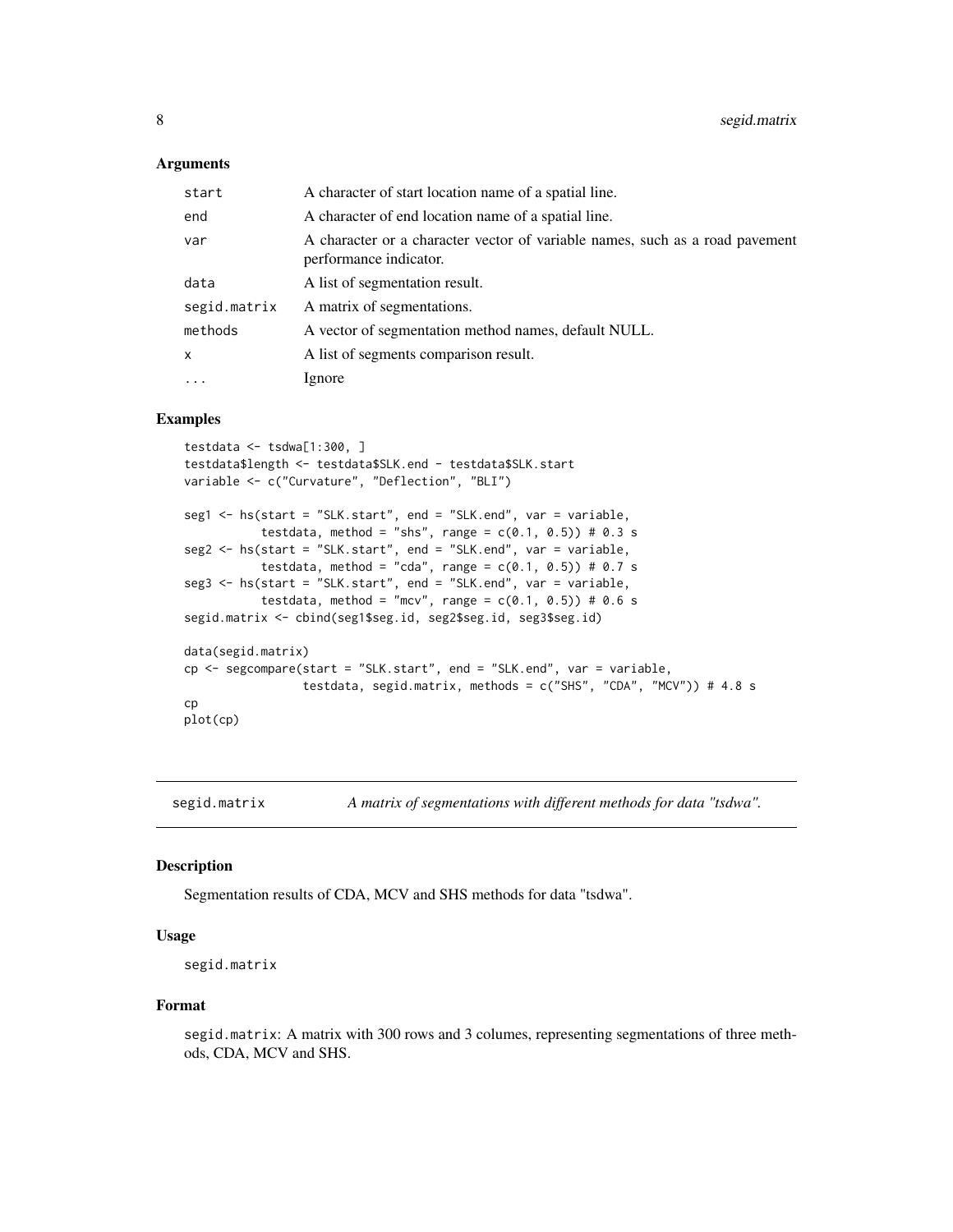#### <span id="page-8-0"></span>segplot that the sequence of the sequence of the sequence of the sequence of the sequence of the sequence of the sequence of the sequence of the sequence of the sequence of the sequence of the sequence of the sequence of t

### Author(s)

Yongze Song <yongze.song@postgrad.curtin.edu.au>

| segplot | Visualization of homogeneous segments. |
|---------|----------------------------------------|
|---------|----------------------------------------|

#### Description

Visualization of homogeneous segments.

#### Usage

segplot(start = "SLK.start", var = "deflection", seg.id = "seg.id", data, plot.range = NULL)

#### Arguments

| start      | A character of start location name of a spatial line.                                                  |
|------------|--------------------------------------------------------------------------------------------------------|
| var        | A character or a character vector of variable names, such as a road pavement<br>performance indicator. |
| seg.id     | A character of the name of new segment number.                                                         |
| data       | A data frame of a dataset.                                                                             |
| plot.range | A vector of plot range.                                                                                |

#### Examples

```
testdata <- tsdwa[1:300,]
testdata$length <- testdata$SLK.end - testdata$SLK.start
testdata <- shs(var = c("Curvature", "Deflection"), length = "length",
               testdata, range = c(0.1, 0.5))
segplot(start = "SLK.start", var = c("Curvature", "Deflection"),
             seg.id = "seg.id", testdata, plot.range = 1:300)
```

| segsmooth | Smoothing data using the moving average method for the homoge- |
|-----------|----------------------------------------------------------------|
|           | neous segmentation.                                            |

# Description

A center aligned moving window is used for the moving average method.

#### Usage

```
segsmooth(var = "deflection", range = 11, data)
```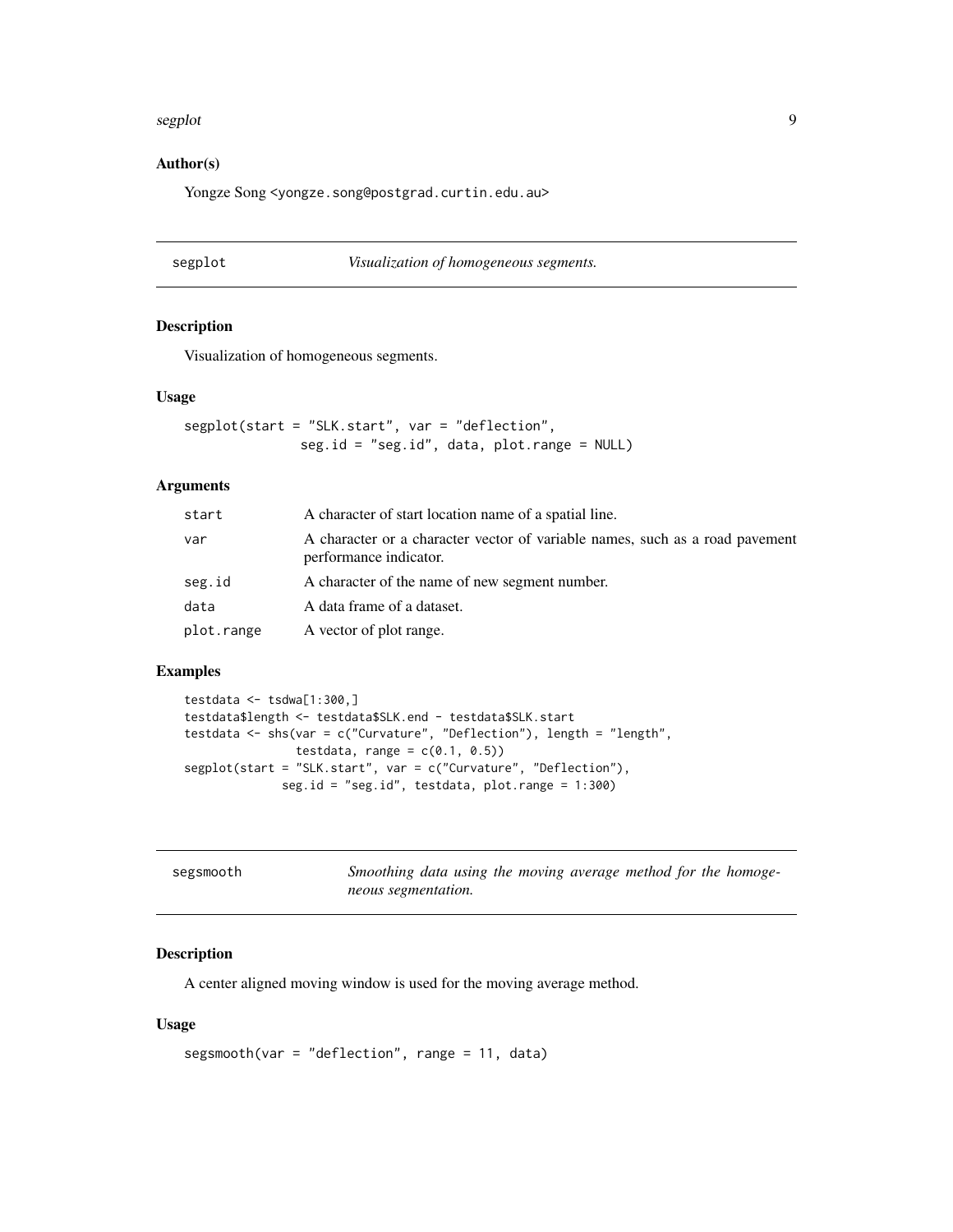# <span id="page-9-0"></span>Arguments

| var   | A character of the name of a variable in a dataset, such as a road pavement<br>performance indicator. |
|-------|-------------------------------------------------------------------------------------------------------|
| range | A number of the size of moving window. An odd number is required.                                     |
| data  | A data frame of monitoring data.                                                                      |

# Examples

```
# preprocessing
testdata <- tsdwa[1:500,]
testdata <- preprocessing(var = "Deflection", location = "SLK.start", data = testdata)
# smoothing
testdata <- segsmooth(var = "Deflection", range = 11, data = testdata)
# plot
plot(testdata$SLK.start, testdata$Deflection, type = "l",
     col = "lightblue", xlab = "location", ylab = "deflection")
lines(testdata$SLK.start, testdata$smooth.Deflection)
```
segsummary *Statistical summary of homogeneous segments.*

## Description

Statistical summary of homogeneous segments.

#### Usage

```
segsummary(start = "SLK.start", end = "SLK.end", var = "deflection",
                  seg.id = "seg.id", data, by.ctg = NULL)
## S3 method for class 'segsummary'
print(x, \ldots)
```
#### Arguments

| start        | A character of start location name of a spatial line.                                                  |
|--------------|--------------------------------------------------------------------------------------------------------|
| end          | A character of end location name of a spatial line.                                                    |
| var          | A character or a character vector of variable names, such as a road pavement<br>performance indicator. |
| seg.id       | A character of the name of new segment number.                                                         |
| data         | A data frame of a dataset.                                                                             |
| by.ctg       | A character of categorical variable names.                                                             |
| $\mathsf{x}$ | A list of segmentation result.                                                                         |
|              | Ignore                                                                                                 |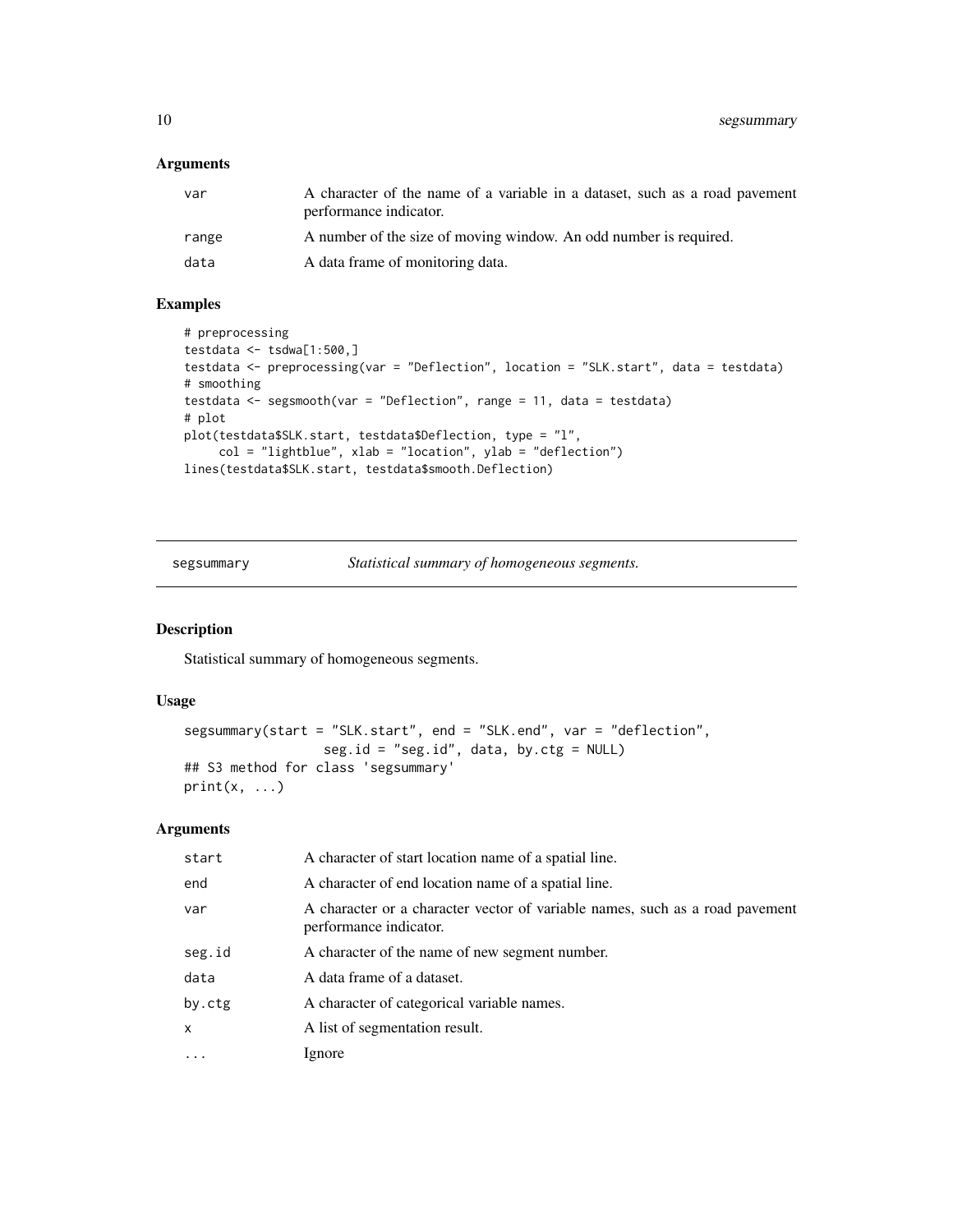<span id="page-10-0"></span> $\sinh(1)$ 

#### Examples

```
testdata <- tsdwa[1:100,]
testdata$length <- testdata$SLK.end - testdata$SLK.start
testdata <- shs(var = c("Curvature", "Deflection"), length = "length",
                testdata, range = c(0.1, 0.5))
s1 <- segsummary(start = "SLK.start", end = "SLK.end", var = c("Curvature", "Deflection"),
                 seg.id = "seg.id", testdata)
s1
```
shs *Spatial heterogeneity-based segmentation (SHS) for homogeneous segmentation of spatial lines data.*

## Description

Spatial heterogeneity-based segmentation (SHS) for homogeneous segmentation of spatial lines data.

#### Usage

```
shs(var = "deflection", length = "length", data, range = NULL)
```
## Arguments

| var    | A character or a character vector of variable names, such as a road pavement<br>performance indicator. |
|--------|--------------------------------------------------------------------------------------------------------|
| length | A character of road length name in data.                                                               |
| data   | A data frame of a dataset.                                                                             |
| range  | A vector of segment length threshold.                                                                  |

```
testdata \leq tsdwa[1:100,]
testdata$length <- testdata$SLK.end - testdata$SLK.start
testdata <- shs(var = "Deflection", length = "length", testdata, range = c(0.1, 0.5))
```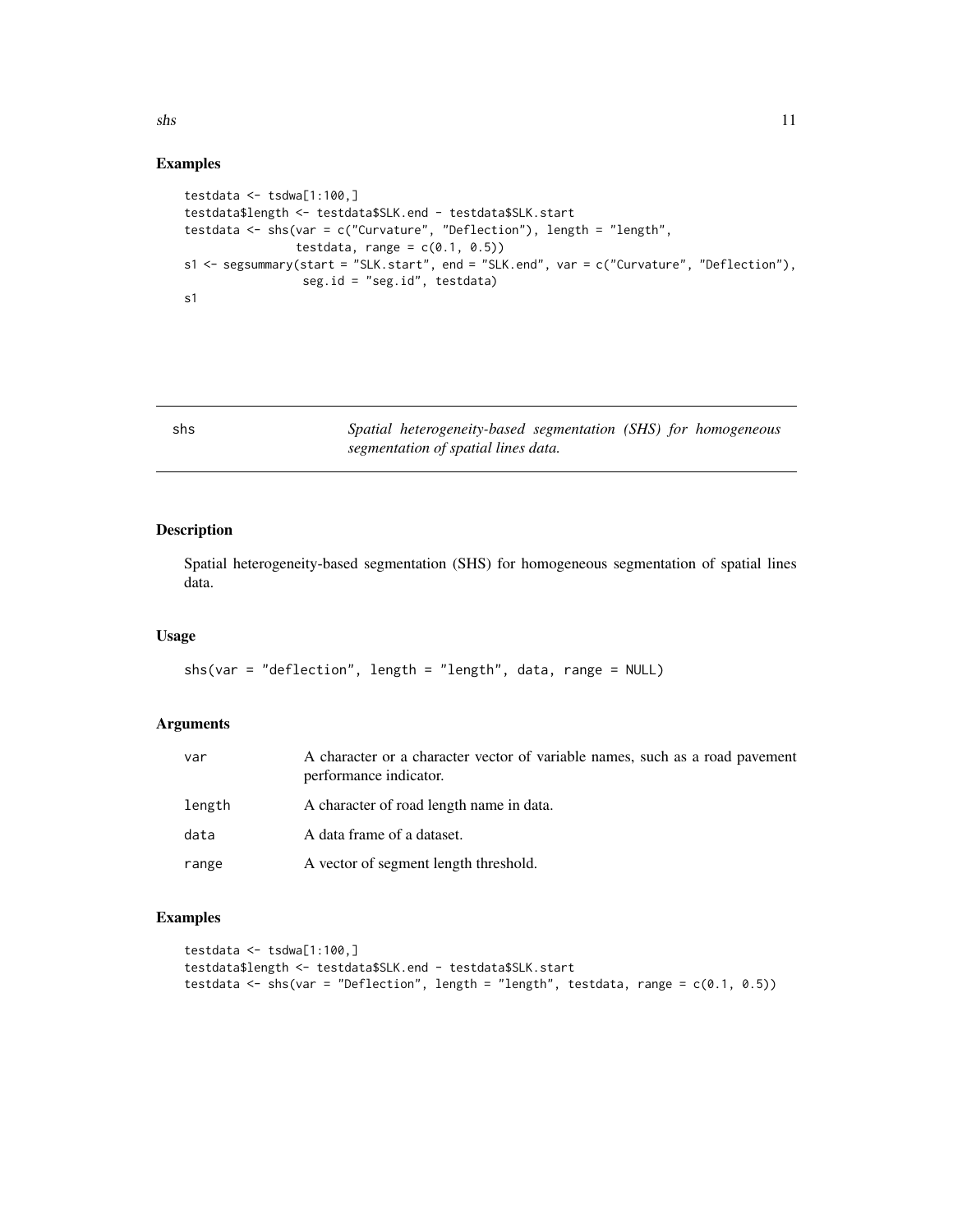<span id="page-11-0"></span>

Split long segments to segments within length threshold.

#### Usage

```
splitlong(var = "deflection", length = "length",
                seg.id = "seg.id", data, range = NULL)
```
## Arguments

| var    | A character or a character vector of variable names, such as a road pavement<br>performance indicator. |
|--------|--------------------------------------------------------------------------------------------------------|
| length | A character of length name.                                                                            |
| seg.id | A character of the name of new segment number.                                                         |
| data   | A data frame of a dataset.                                                                             |
| range  | A vector of segment length threshold.                                                                  |
|        |                                                                                                        |

#### Examples

```
testdata <- tsdwa[1:1000,]
testdata$length <- round(testdata$SLK.end - testdata$SLK.start, digits = 10)
testdata <- cda(var = "Deflection", length = "length", testdata, range = c(0.1, 0.5))
testdata <- splitlong(var = "Deflection", length = "length",
                      seg.id = "seg.id", testdata, range = c(0.1, 0.5))seglength.summary <- testdata[, .(sum(length)), by = .(seg.id)]
```
tsdwa *Traffic speed deflectometer (TSD) data of pavement deteriorations.*

#### Description

The "tsdwa" dataset is a sample of the pavement deterioration data monitored and collected by Main Roads Western Australia.

#### Usage

tsdwa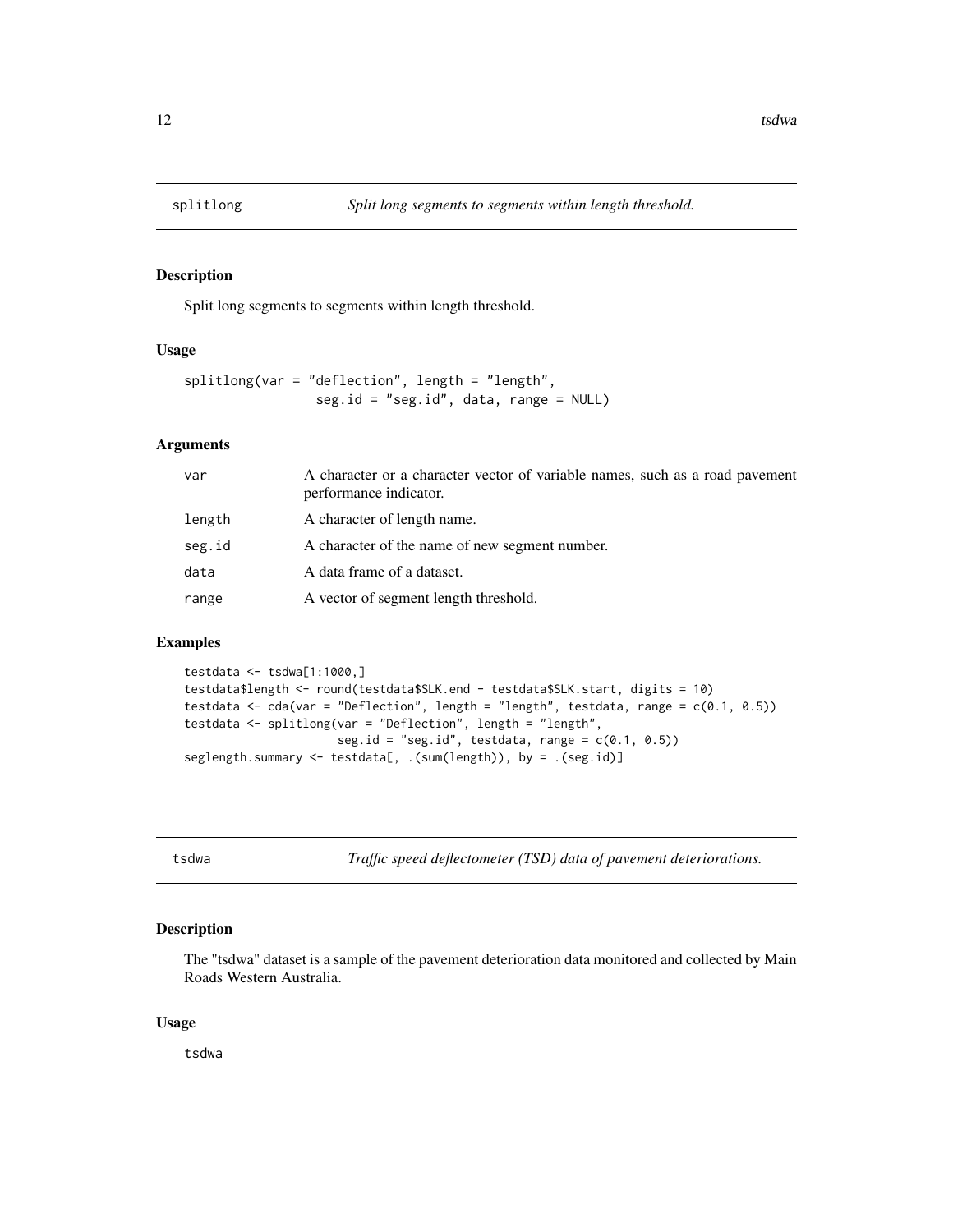#### tsdwa 13

# Format

tsdwa: A data frame with 5000 rows and 8 variables.

- id. Number of observation.
- SLK.start. Spatial start location of data. SLK is short for the straight line kilometer.
- SLK.end. Spatial end location of data.
- SurfType. Surfacing type.
- PvtType. Pavement type.
- Curvature.
- Deflection.
- BLI. Base layer index.

# Author(s)

Yongze Song <yongze.song@postgrad.curtin.edu.au>